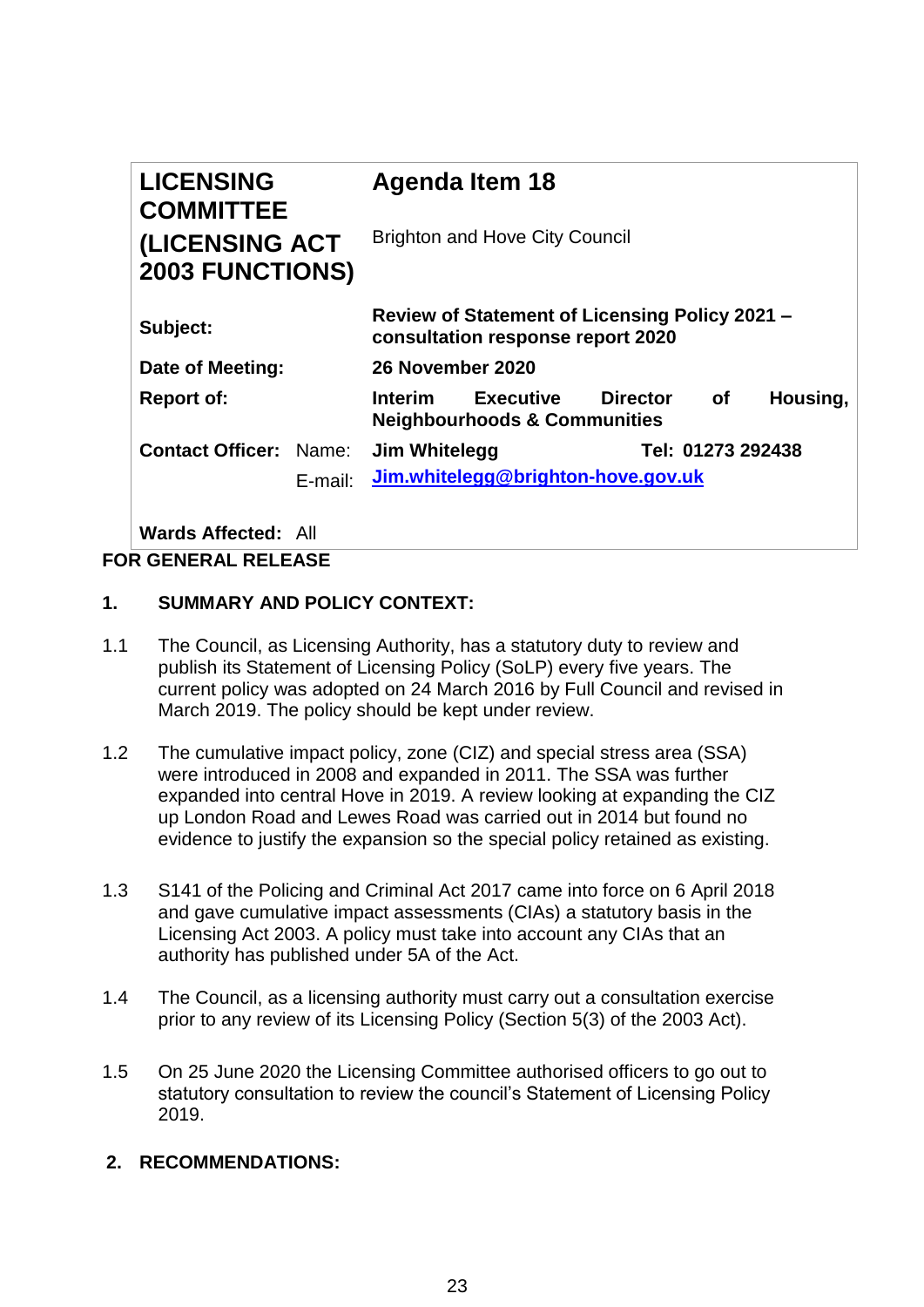- 2.1 That Committee agree the revisions to the Statement of Licensing Policy as follows:
- 2.1.1 Maintain the current cumulative impact policy and zone and publish the Cumulative Impact Assessment.
- 2.1.2 Expand the Special Stress Area (SSA) to cover Preston Road and Beaconsfield Road (up to Stanford Avenue).
- 2.1.3 Include Marina into "Other areas" of the Matrix to reflect the increased number of residential properties.
- 2.1.4 To amend the "Café" category of the Matrix by reducing the terminal time to 10pm for the sale of alcohol within the special stress area and "other areas".
- 2.1.5 Shopping parades Amend note 8 of the Matrix to "*In an area where there are already several existing off-licences or where the premises is situated within a parade with another off licence and where representations are received about negative cumulative impact on the licensing objectives of a further premises, the application may be refused on these grounds or restrictions placed on the terminal hour to reflect opening hours of other shops."*
- 2.1.6 Alcohol in shared workspaces Amend note 10 of the Matrix to clarify that *"Non-alcohol led category does not include "alcohol in shared workplaces". These type of premises are considered unique. It is recommended that sale of alcohol in shared workspaces should have a terminal hour of no later than 10pm. For further advice and guidance on "alcohol in shared workplaces. For further advice and guidance on "alcohol in shared workplaces" please see paragraph 3.3.5-3.3.7".*
- 2.1.7 Shadow Licences add a new shadow licences section 3.10 to revised policy with advice, guidance and possible conditions.
- 2.1.8 Alcohol Delivery amend the Off Licence section 3.5.5-3.5.8 of the revised policy with suggested conditions.
- 2.2 That the revised Statement of Licensing Policy is referred to Full Council for adoption. See Appendix A for a copy of the revised statement of licensing policy and cumulative impact assessment (CIA).

## **3. CONSULTATION**

3.1 Consultation commenced on  $20<sup>th</sup>$  July 2020 and closed on the  $4<sup>th</sup>$  October 2020. The consultation document included background information and relevant documents to the specific questions on the areas listed in the recommendations (see section 2.1) as well a copy of the revised document. A copy of the consultation document can be found in Appendix B.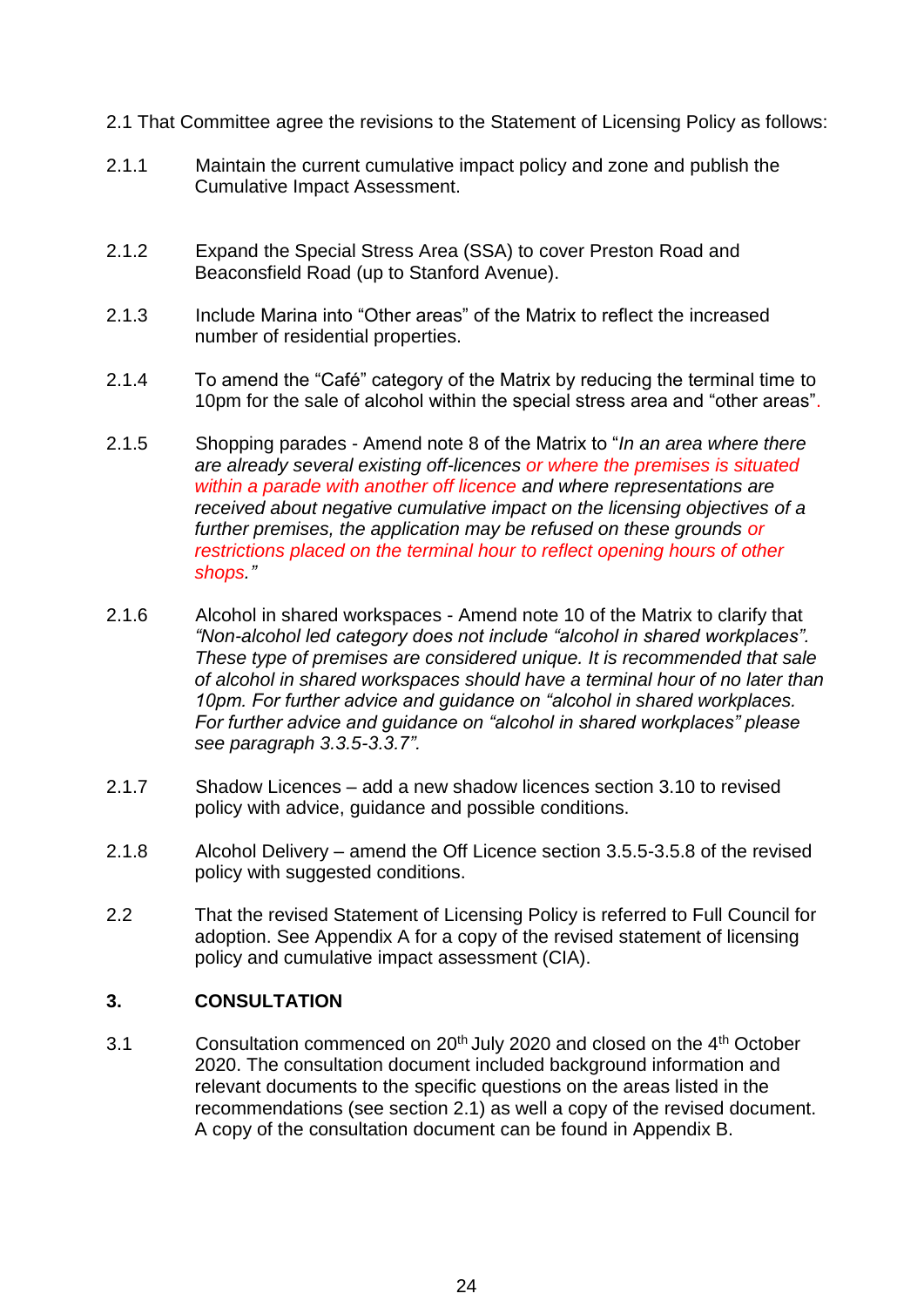- 3.2 National Guidance states at 13.4 that before determining its policy, the licensing authority must consult the persons listed in section 5(3) of the 2003 Act. These are:
	- The chief officer of police for the area
	- The fire and rescue authority for the area
	- The local authority's Director of Public Health in England
	- Persons/bodies representative of local premises licence holders
	- Persons/bodies representative of local club premises certificate holders
	- Persons/bodies representative of local personal licence holders; and
	- Persons/bodies representative of businesses and residents in its area.
	- 3.3 Consultation was undertaken with these statutory consultees and more generally via the council's on-line consultation portal, Licensing website, Licensing Strategy Group, the city LATs (Local Action Teams), residents associations and community associations, Business Improvement District (BID), Brighton & Hove Economic Partnership, Brilliant Brighton, other Council services including Tourism, Events Office, Seafront Office (including Seafront Trader Association), Trading Standards, Legal and Finance.

## **4. Consultation Responses**

- 4.1 It should be noted that extensive pre-consultation was carried out with relevant key stakeholders prior to going out to consultation, including Public Health, Police, Environmental Health, Highways, Arts and Tourism, Licensing Strategy Group and licensing committee members.
- 4.2 A summary of the responses are detailed below. A detailed breakdown of the on-line consultation portal responses, together with the additional responses submitted by email and letter can be found in Appendix C.
- 4.3 The consultation document contained specific questions relating to the proposed changes together with a question on comments on any aspect of the policy.
- 4.4 With regard (add 4.2) to comments on the specific questions relating to the areas of recommendation in 2.1, I will summarise the comments but it is important that the consultation responses are considered in their entirety (please see Appendix C).
	- Maintain the current cumulative impact policy and zone majority agree (79%)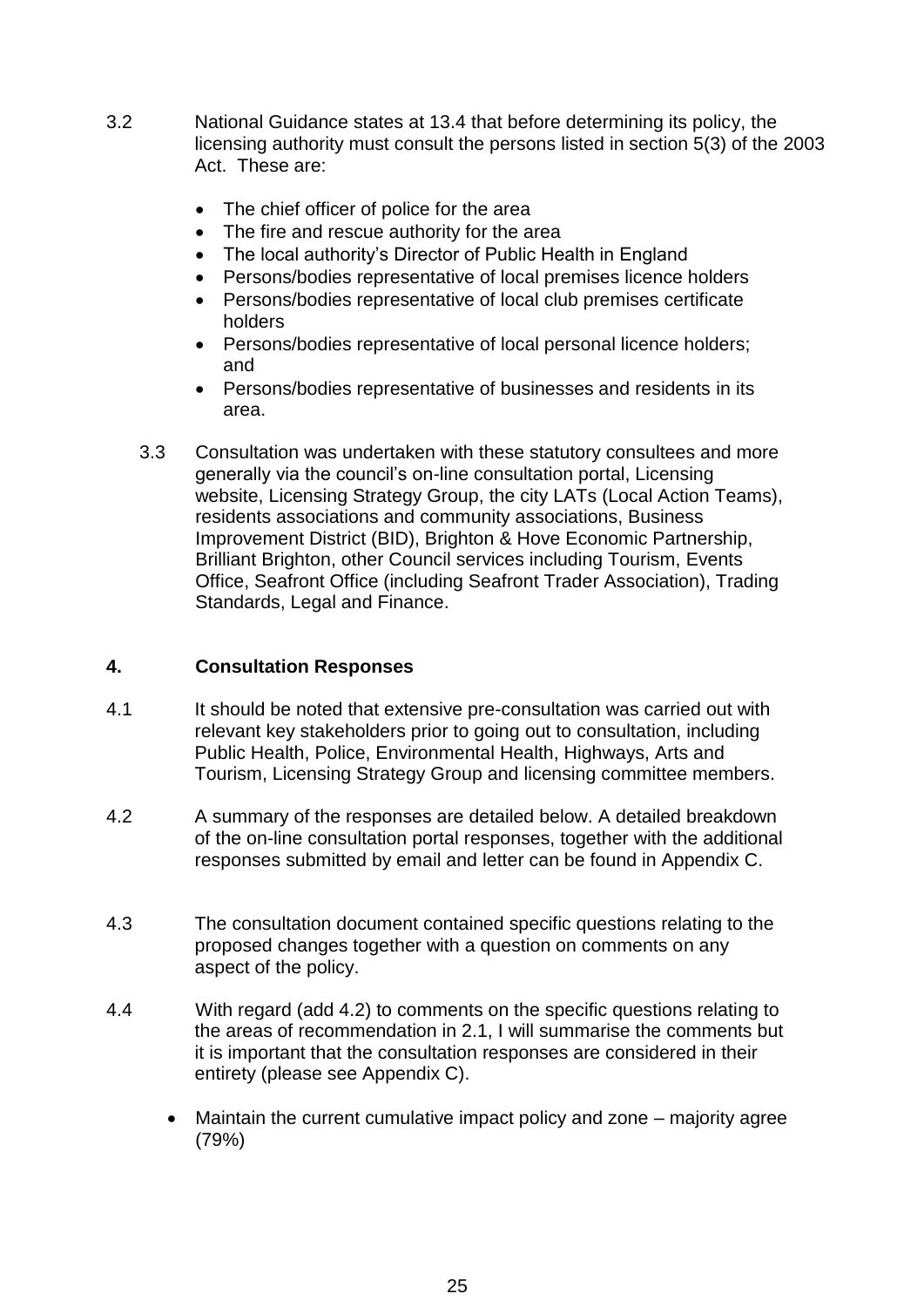- Expand the Special Stress Area (SSA) to cover Preston Road and Beaconsfield Road (up to Stanford Avenue) – majority agree (64%)
- Café terminal times in "special stress areas" and "other areas" more of a mixture of comments with the majority suggesting 10pm or 11pm.
- Including Marina into "Other areas" of the Matrix to reflect the increased number of residential properties – majority agree (59%)
- Shopping parades Amend note 8 of the Matrix to "*In an area where there are already several existing off-licences or where the premises is situated within a parade with another off licence and where representations are received about negative cumulative impact on the licensing objectives of a further premises, the application may be refused on these grounds or restrictions placed on the terminal hour to reflect opening hours of other shops."* – majority agree (65%)
- Alcohol in shared workspaces Amend note 10 of the Matrix to clarify that *"Non-alcohol led category does not include "alcohol in shared workplaces". These type of premises are considered unique. It is recommended that sale of alcohol in shared workspaces should have a terminal hour of no later than 10pm. For further advice and guidance on "alcohol in shared workplaces. For further advice and guidance on "alcohol in shared workplaces" please see paragraph 3.3.5-3.3.7"* – majority agree (65%)
- Shadow Licences add a new shadow licences section 3.10 to revised policy with advice, guidance and possible conditions – majority agree (57%)
- Alcohol Delivery amend the Off Licence section 3.5.5-3.5.8 of the revised policy with suggested conditions – note general comments
- In addition to the on-line consultation portal we received an email and letter from a community group, local action team and licensing consultant which can also be found in Appendix C.

If members were minded to agree the statement of licensing policy, Full Council alone can exercise the function of revising the authority's policy.

## **4. FINANCIAL & OTHER IMPLICATIONS:**

## 4.1 Financial Implications:

There are no financial implications arising from the recommendations made in this report. The Licensing Act 2003 provides for fees to be payable to the licensing authority in respect of the discharge of their functions. The fee levels are set centrally by government.

Finance Officer Consulted: Michael Bentley Date: 16/10/2020

4.2 Legal Implications: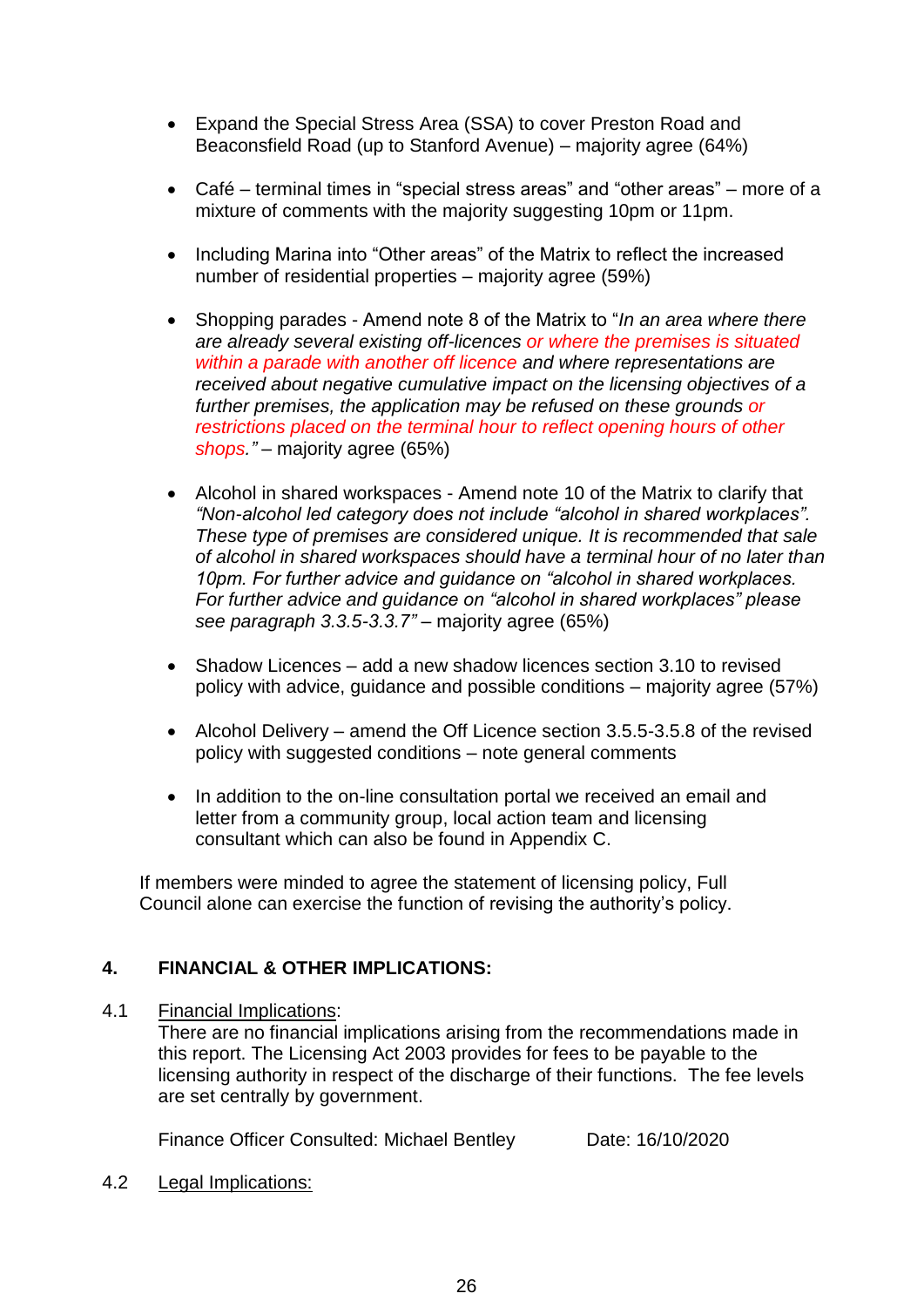These are set out in the report. The SoLP should follow the fundamental principles set out in the Licensing Act 2003 and statutory guidance Following the consultation exercise, the views of all those persons or bodies should be given appropriate weight when determining the policy. The new requirement to publish a Cumulative Impact Assessment and the evidence underpinning it is significant. Revisions made to the policy without evidential basis are likely to be vulnerable to challenge.

Lawyer Consulted: Rebecca Sidell **Date: 16/10/20** 

## 4.3 Equalities Implications:

An Equality Impact Assessment was be completed as part of the policy review process to assess if there is any adverse impact on a particular group.

#### 4.4 Sustainability Implications:

Licensed premises throughout the city rely on local licensing policies in ensuring there is clear guidance on the continued operation of local businesses. Maintaining a regularly reviewed policy, which has undergone public consultation, will ensure a consistency of support to licensed premises, members of the public and other stakeholders affected by these activities.

#### 4.5 Crime & Disorder Implications:

CIA proposals are geographically based around evidence of crime and disorder, etc. and should assist in the council's overall aim in reducing current levels. The Special Policy promotes the four licensing objectives: public safety, the prevention of crime and disorder, the prevention of public nuisance and the protection of children from harm.

#### 4.6 Risk and Opportunity Management Implications:

Failure to meet this statutory duty would lead to uncertainties in decision making, loss of business continuity and an inability to meet customer care standards.

## 4.7 Corporate / Citywide Implications:

The policy promotes the licensing objectives and sets out a general approach to making licensing decisions. The licensing authority must carry out its functions with a view to promoting the licensing objectives and this Special Policy is framed around those objectives.

Proposals for new licensed premises, or for certain variations to existing ones, within a CIA will normally be refused following relevant representations unless it can be demonstrated that there will be no negative cumulative impact.

## **SUPPORTING DOCUMENTATION**

## **Appendices:**